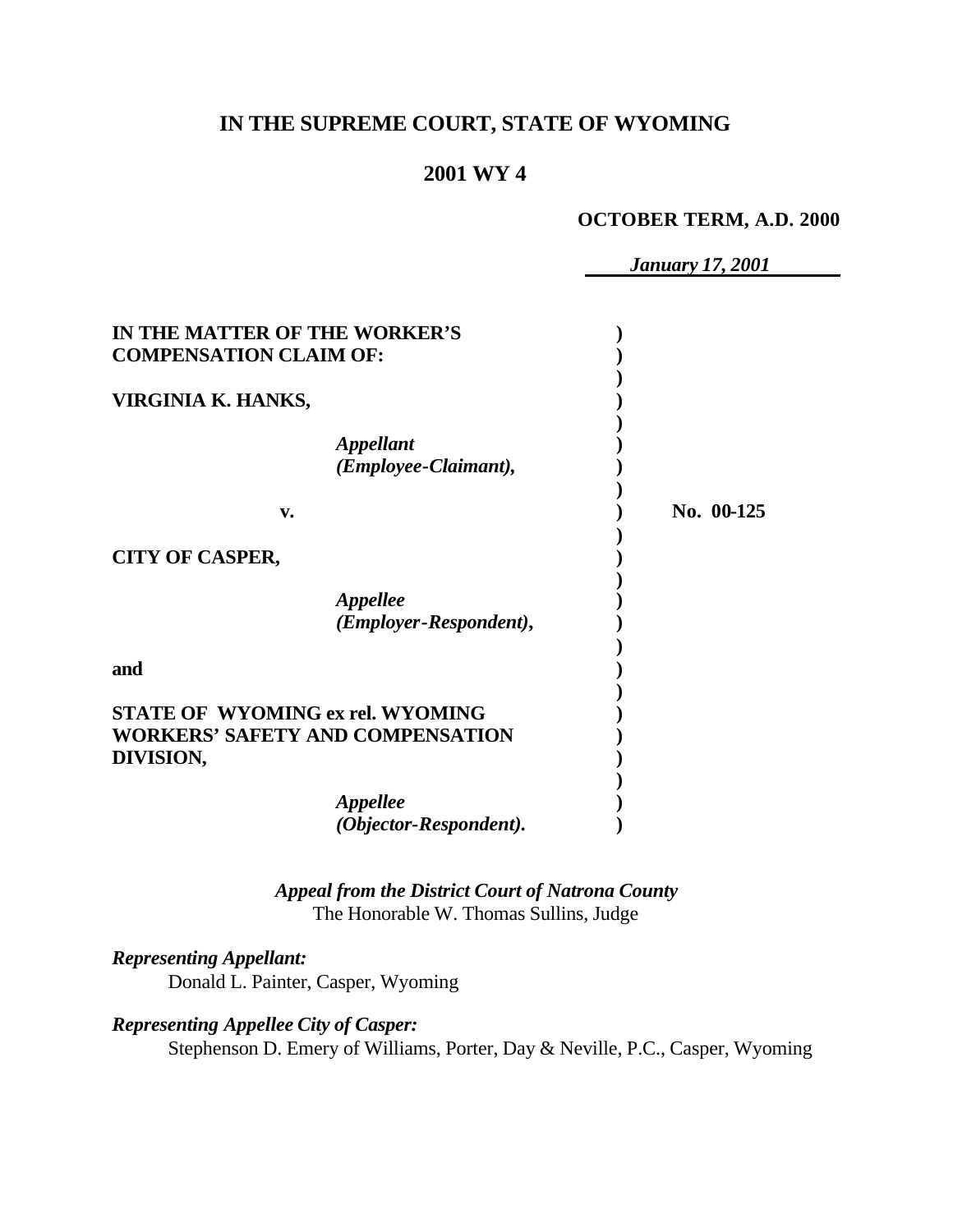*Representing Appellee State of Wyoming ex rel. Wyoming Workers' Safety and Compensation Division:*

Gay Woodhouse, Attorney General; John W. Renneisen, Deputy Attorney General; Gerald W. Laska, Senior Assistant Attorney General; and David L. Delicath, Assistant Attorney General

**Before LEHMAN, C.J.; THOMAS, GOLDEN & KITE, JJ.; and DAN SPANGLER, D.J. (RET.)**

**NOTICE: This opinion is subject to formal revision before publication in Pacific Reporter Third. Readers are requested to notify the Clerk of the Supreme Court, Supreme Court Building, Cheyenne, Wyoming 82002, of any typographical or other formal errors so that correction may be made before final publication in the permanent volume.**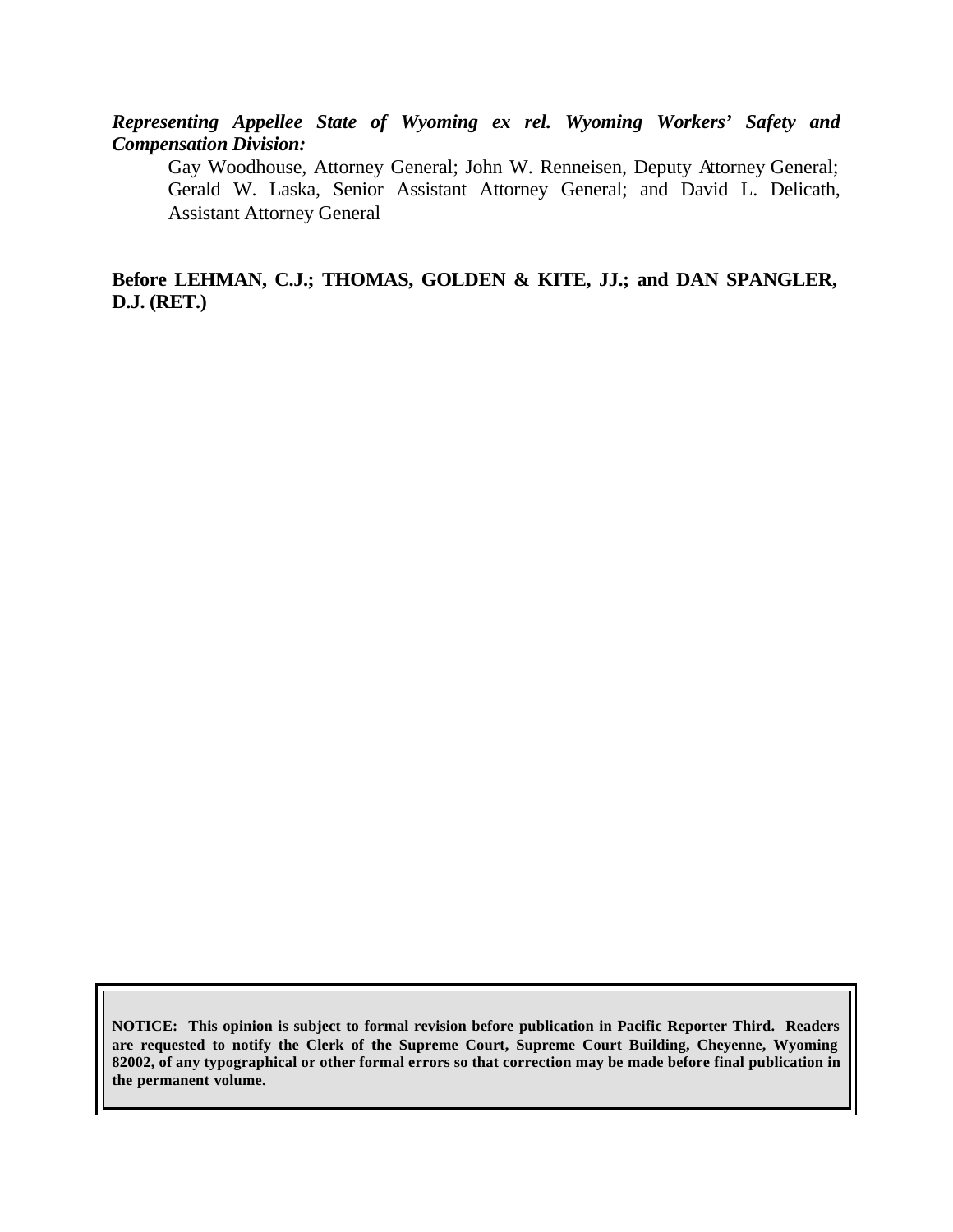#### SPANGLER, District Judge (Retired).

[¶1] Appellant Virginia K. Hanks was awarded initial worker's compensation benefits but appeals from the district court's order which affirmed the hearing examiner's decision to deny the additional benefits she sought after being diagnosed with fibromyalgia. We affirm.

#### **ISSUE**

[¶2] The issue is: "Whether there is any substantial evidence that supports the denial of compensation benefits in this case."

### **FACTS**

[¶3] On July 22, 1998, Appellant, a community service officer with the City of Casper, suffered a work-related injury to her left side from walking into a street sign. The Wyoming Workers' Safety and Compensation Division paid for chiropractic treatment. X-rays of her cervical and lumbar spine revealed no abnormalities.

[¶4] In September of 1998, Appellant was referred by her chiropractor to Michael Kaplan, M.D. On September 9, 1998, she saw Dr. Kaplan with complaints of diffuse muscular pain. On September 23, 1998, Dr. Kaplan diagnosed her with fibromyalgia. On October 6, 1998, the Division denied all claims for benefits after September 9, 1998, as not being related to the original work injury.

### **STANDARD OF REVIEW**

[¶5] The standard for review is set forth in W.R.A.P. 12.09(a), limiting judicial review to the matters contained in the Wyoming Administrative Procedure Act. The language pertinent to this appeal is as follows:

The reviewing court shall:

. . .

. . .

(ii) Hold unlawful and set aside agency action, findings and conclusions found to be:

(E) Unsupported by substantial evidence in a case reviewed on the record of an agency hearing provided by statute.

Wyo. Stat. Ann. § 16-3-114(c) (LEXIS 1999).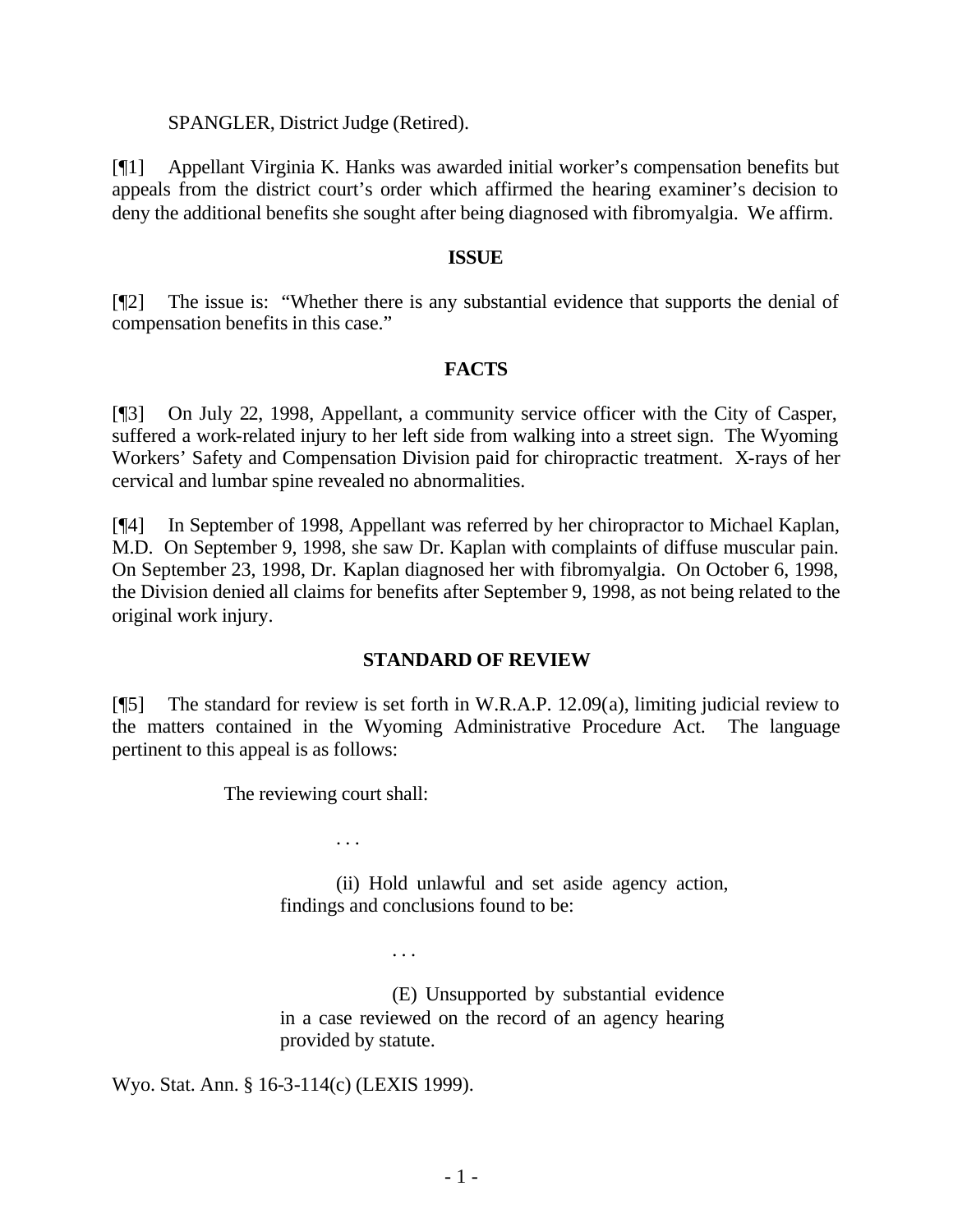#### **DISCUSSION**

[¶6] An employee-claimant in a worker's compensation case has the burden of proving all the statutory elements which comprise a compensable injury. *Thornberg v. State ex rel. Wyoming Workers' Compensation Division*, 913 P.2d 863, 866 (Wyo. 1996). This burden includes establishing the cause of the condition for which compensation is claimed and proving that the injury arose out of and in the course of employment. *State ex rel. Wyoming Workers' Compensation Division v. Espinoza*, 924 P.2d 979, 981 (Wyo. 1996).

[ $\sqrt{7}$ ] Wyo. Stat. Ann. § 27-14-102(a)(xi)(A) (LEXIS 1999) states that "injury" does not include "[a]ny illness or communicable disease unless the risk of contracting the illness or disease is increased by the nature of the employment." Appellant does not contend that the risk of contracting fibromyalgia was increased by the nature of her employment. Instead, she asserts that her fibromyalgia was caused by the July 22, 1998, injury.

[¶8] Appellant relies upon this testimony from Dr. Kaplan:

A. I would say that in patients that develop fibromyalgia, sometimes we can link it to a triggering episode. And I think that she did have the triggering episode at work. So we can say that the fibromyalgia was linked to that.

But to say that all of her pain complaints now are related to that injury -- she may have been predisposed to develop fibromyalgia, and she may have developed it from another type of episode. She could have had a fall at home and ended up with it a year from now. So I always have a little caution when I say that a particular injury caused fibromyalgia.

I think that a patient may develop it, and it just takes a little triggering episode. And that's a trigger; it's not an event that causes some irreversible syndrome and we can blame it on that event.

So I can't say that greater than 50 percent of her symptoms are because of her work injury. I can say that she had a work injury that triggered this syndrome, and now she has some residual musculoskeletal complaints. It's always a difficult call, from my perspective, when these patients come up with fibromyalgia.

Q. And the triggering event to which you refer is when she walked into the steel signpost?

A. Yes. And now she's got this diffuse musculoskeletal